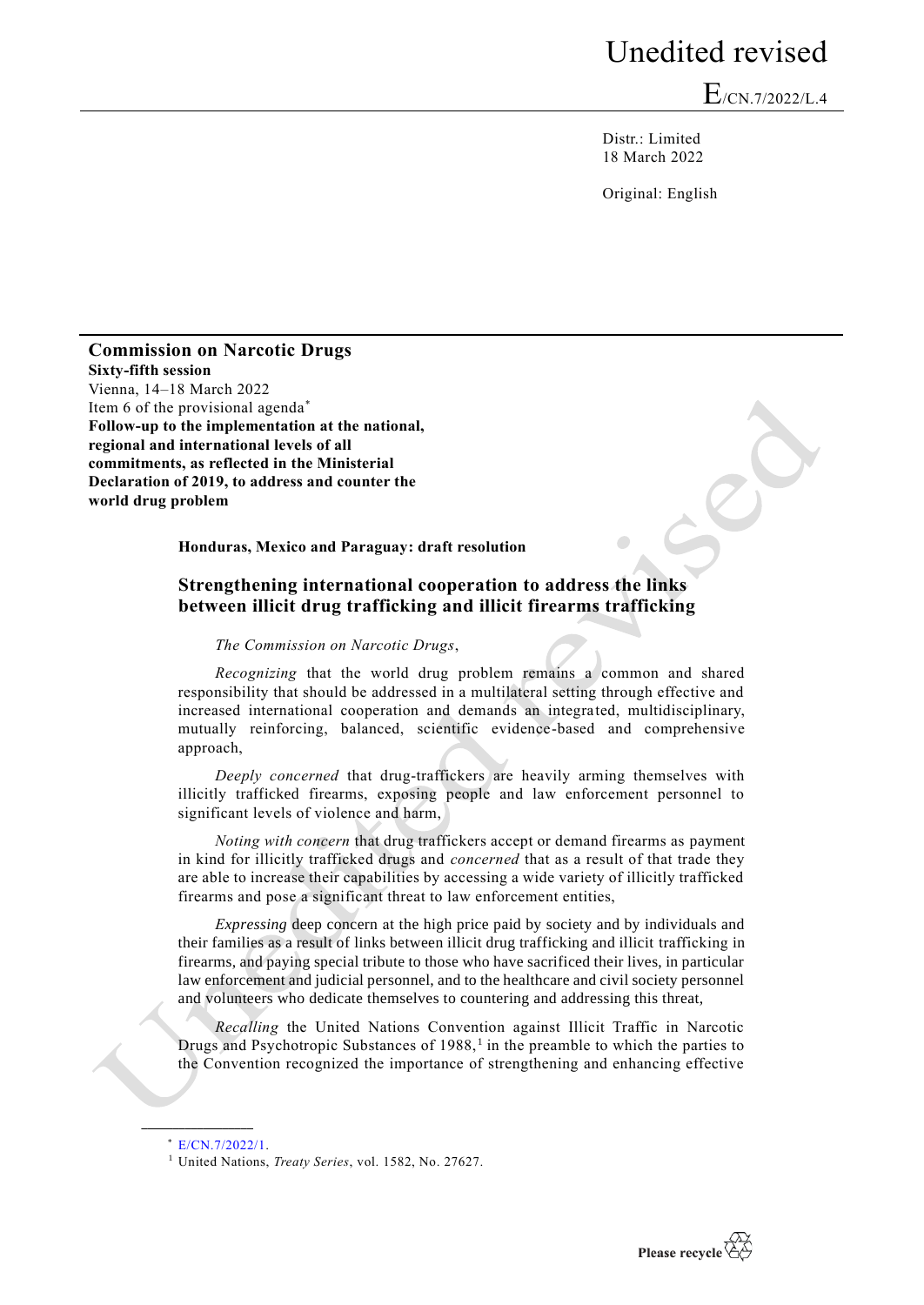legal means for international cooperation in criminal matters for suppressing the international criminal activities of illicit traffic,

*Recalling also* General Assembly resolution [76/188](http://undocs.org/A/RES/76/188) of 16 December 2021, entitled "International cooperation to address and counter the world drug problem", which called upon Member States to respond to the serious challenges posed by the increasing links between drug trafficking and other forms of organized crime, including trafficking in persons, trafficking in firearms, cybercrime and money laundering, and, in some cases, terrorism, including money-laundering in connection with the financing of terrorism,

*Recalling* that in its resolution 51/11 of 14 March 2008 on the links between illicit drug trafficking and illicit firearms trafficking, in which it reaffirmed the determination of Member States to combat the scourge of drug trafficking and related criminal activities, including the illicit trafficking in firearms and ammunition

*Recalling* all commitments related to addressing the challenges posed by the links between illicit trafficking in drugs and illicit trafficking in firearms, as contained in the Political Declaration and Plan of Action on International Cooperation towards an Integrated and Balanced Strategy to Counter the World Drug Problem<sup>2</sup>, the Joint Ministerial Statement of the 2014 high-level review by the Commission on Narcotic Drugs of the implementation by Member States of the Political Declaration and Plan of Action on International Cooperation towards an Integrated and Balanced Strategy to Counter the World Drug Problem<sup>3</sup>, and outcome document of the thirtieth special session of the General Assembly, entitled "Our joint commitment to effectively addressing and countering the world drug problem"<sup>4</sup>, as well as the Ministerial Declaration on Strengthening our Actions at the National, Regional and International Levels to Accelerate the Implementation of Our Joint Commitments to Address and Counter the World Drug Problem, adopted during the ministerial segment of the sixty second session of the Commission on Narcotic Drugs, held in Vienna on 14 and 15 March 2019,

*Bearing in mind* the relevant international and regional instruments adopted to prevent and combat illicit firearms trafficking,

*Noting that* the Programme of Action to Prevent, Combat and Eradicate the Illicit Trade in Small Arms and Light Weapons in All Its Aspects, in which the States participating in the United Nations Conference on the Illicit Trade in Small Arms and Light Weapons in All Its Aspects, held in New York from 9 to 20 July 2001, expressed their concern about the close link between, inter alia, organized crime, trafficking in drugs and the illicit trade in small arms and light weapons,

*Acknowledging* the efforts carried out by the United Nations Office on Drugs and Crime to analyse the links between illicit drug trafficking and illicit firearms trafficking and the assistance given, upon request, to Member States to address those challenges,

*Taking note of* the *Global Study on Firearms Trafficking 2020*, 5 in which links between firearms trafficking and drug trafficking are considered,

*Recognizing* that efforts to effectively address the world drug problem and the efforts to achieve the Sustainable Development Goals of the 2030 Agenda for Sustainable Development<sup>6</sup>, including Goal 16 on peace, justice, and strong institutions, are complementary and mutually reinforcing,

1. *Underlines* the importance of addressing in an integrated manner the global challenge posed by the multifaceted links between illicit drug trafficking and the illicit trafficking in firearms, while recognizing the specific and increasing challenges faced in different regions of the world;

**\_\_\_\_\_\_\_\_\_\_\_\_\_\_\_\_\_\_**

<sup>5</sup> United Nations publication, 2020.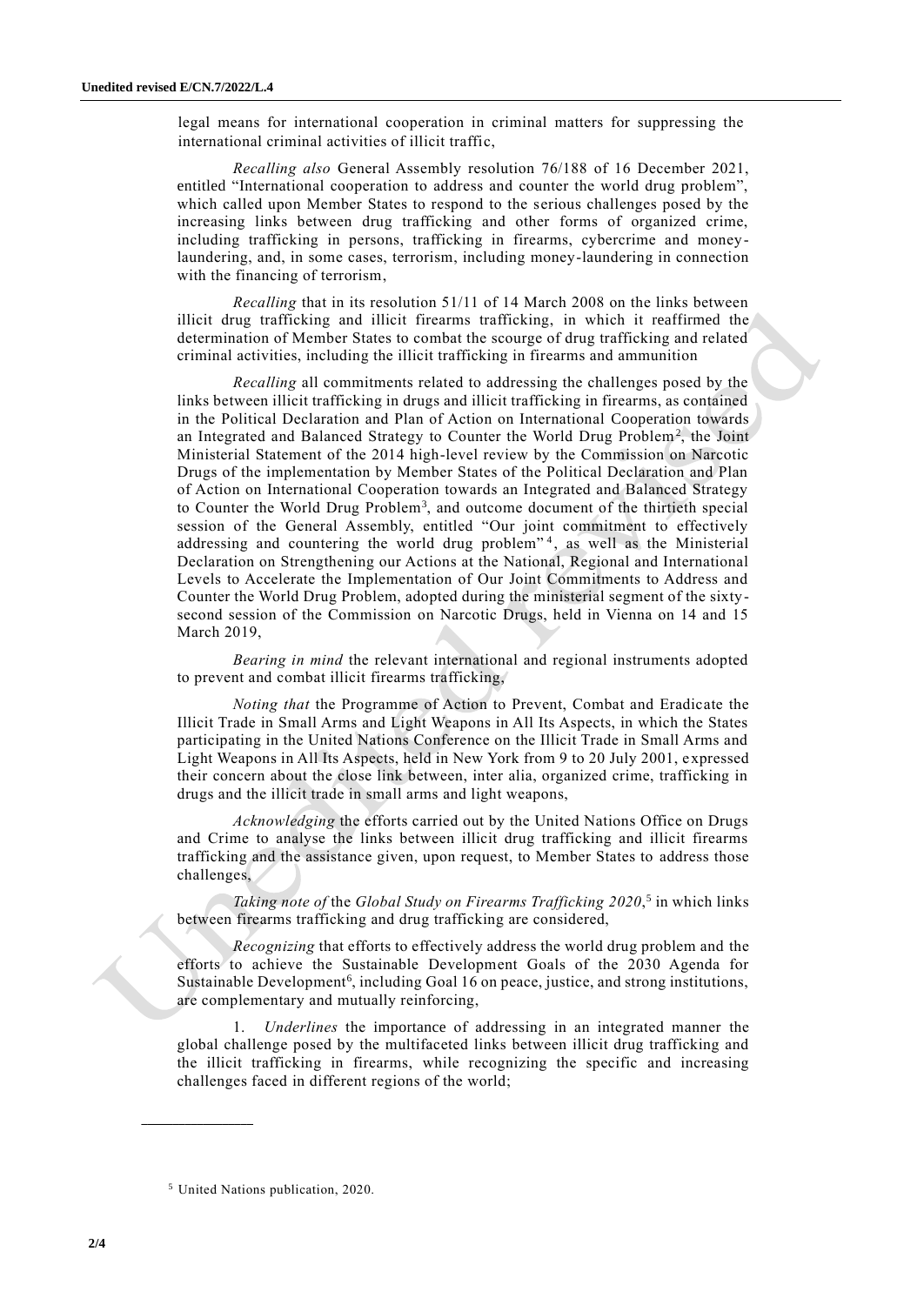2. *Emphasizes* that preventing and combating the link between illicit trafficking in drugs and illicit trafficking in firearms contributes to undermine the capabilities of drug traffickers;

3. *Encourages* Member States to better address the human dimension of the challenges posed by the links between illicit trafficking in drugs and illicit trafficking in firearms, and the importance of considering the situation of the victims of those crimes, including families of law enforcement personnel who lost their lives;

4. *Encourages* States to take appropriate measures consistent with their domestic legal frameworks and their respective obligations under the international instruments to which they are a Party, as well as other relevant international commitments, as appropriate, to prevent and combat the links between illicit drug trafficking and illicit trafficking in firearms;

5. *Invites* Member States, as appropriate, to take full advantage of international and regional drug control conventions and instruments addressing illicit trafficking in firearms, to which they are a Party, and to accelerate their efforts towards the implementation of the respective international obligations and the achievement of their commitments made in relevant policy documents on these issues, in accordance with domestic legislation;

6. *Encourages* Member States to adopt and strengthen coordinated border management strategies if needed, as well as increase the capacity of border control and law enforcement agencies, including through technical assistance, in particular for developing countries, upon request, including and where appropriate, the provision of equipment and technology, along with necessary training and maintenance support, in order to prevent, monitor and counter illicit drug trafficking, and illicit trafficking in firearms;

7. *Also encourages* Member States to strengthen national, regional and international measures and, as appropriate, rules and regulations aimed at enhancing operational cooperation to prevent drug traffickers from illicit trafficking in firearms;

8. *Calls upon* Member States, consistent with their domestic legal frameworks, to continue to exchange information and provide judicial cooperation to identify and investigate possible links between illicit drug trafficking and illicit trafficking in firearms;

9. *Recognizes the need* to further address the negative impact of the links between illicit drug trafficking and illicit trafficking in firearms on the lives of women, men, girls and boys, calls on Member states, in accordance with domestic legislation, o mainstream a gender perspective in preventing, combatting and eradicating those crimes, bearing in mind relevant resolutions of the Commission on Narcotic Drugs and political commitments on these issues;

10. *Invites* relevant international and regional organizations, the private sector, non-governmental organizations, the academic community and civil society, to raise awareness of links between illicit drug trafficking and illicit trafficking in firearms and to contribute, as appropriate, to State's efforts in addressing these challenges;

11. *Underlines* that efforts to combat drug trafficking can be complemented by providing training in combatting illicit firearms trafficking for law enforcement personnel responsible for investigating such activities, where appropriate and consistent with their respective domestic legal and administrative frameworks, and encourages Member States with experience in that area to promote and increase bilateral and multilateral cooperation, including, where useful, through programmes administered by the United Nations Office on Drugs and Crime focused on capacitybuilding and training, and to exchange experiences and best practices;

12. *Requests* the United Nations Office on Drugs and Crime to continue providing assistance to Member States, upon request, with regard to data collection, research and, as appropriate, intelligence- and analysis-sharing to disclose the extent of the links between illicit drug trafficking and illicit firearms trafficking and to